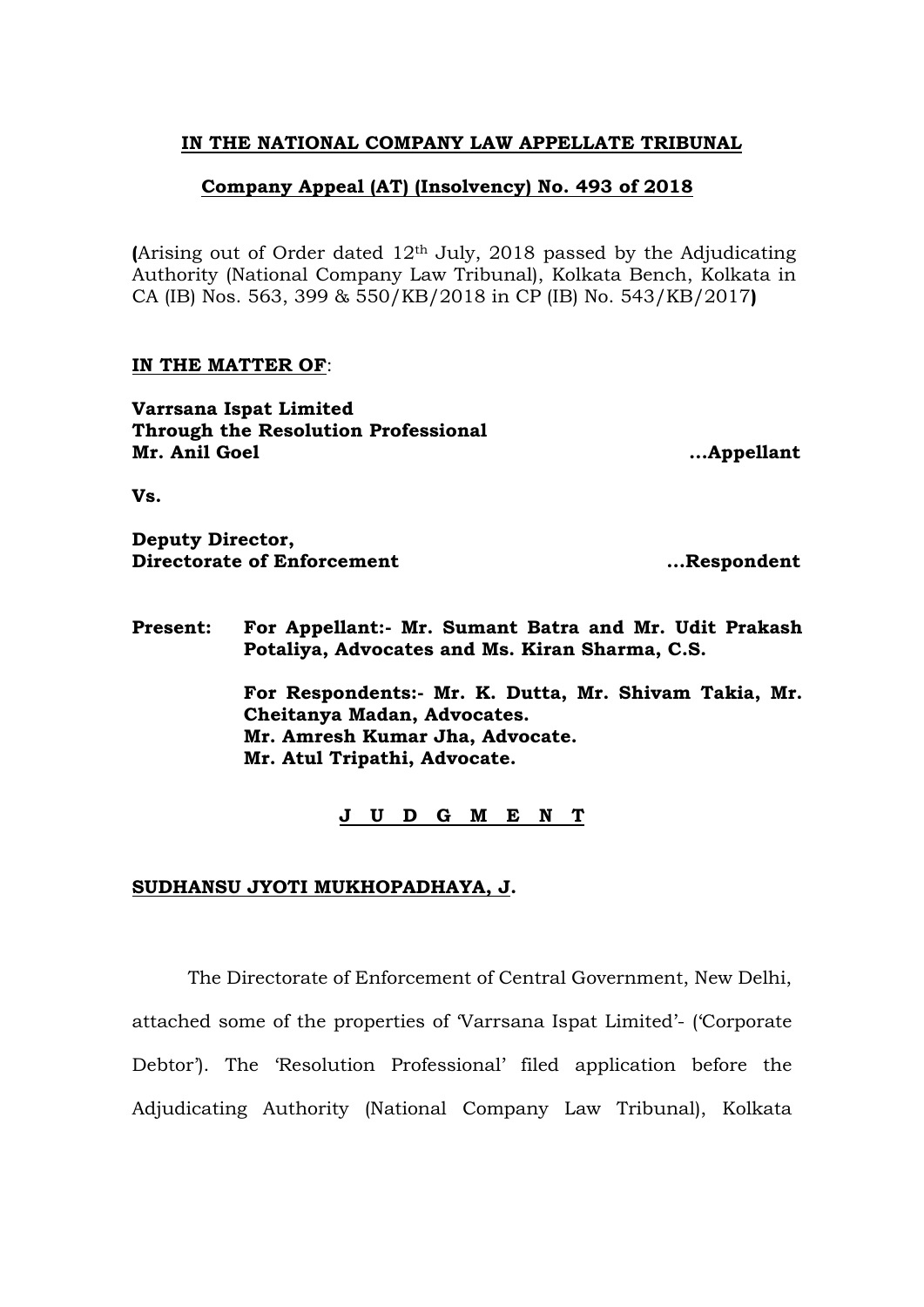Bench, Kolkata, for releasing the attachment of certain assets of the 'Corporate Debtor' by Deputy Director of Enforcement.

2. On-going through the order of attachment, the Adjudicating Authority observed that the attachment order was issued on  $10<sup>th</sup>$  July, 2017 prior to the order of declaration of the 'Moratorium' in the case in hand. Therefore, an order releasing the order of attachment by the Directorate of Enforcement is not maintainable. The aforesaid order dated 12th July, 2018 is under challenge in this appeal.

3. Learned counsel appearing on behalf of the Appellant- 'Resolution Professional' submitted that Section 14 of the Insolvency and Bankruptcy Code, 2016 ("I&B Code" for short) has an overriding effect on the provisions of the 'Prevention of Money Laundering Act, 2002'. Reference was made to Section 238 of the 'I&B Code'. It was submitted that during the period of 'Moratorium' the creditors and all authorities causing any disruption in the 'Corporate Insolvency Resolution Process' cannot be allowed to do so.

4. Further, according to counsel for the Appellant, the provisional order of attachment cannot be confirmed by the Directorate of Enforcement during the period of 'Moratorium'.

5. On the other hand, according to learned counsel appearing on behalf of the Directorate of Enforcement, in view of the provisions of 'Prevention of Money Laundering Act, 2002' including Section 2(1)(u) and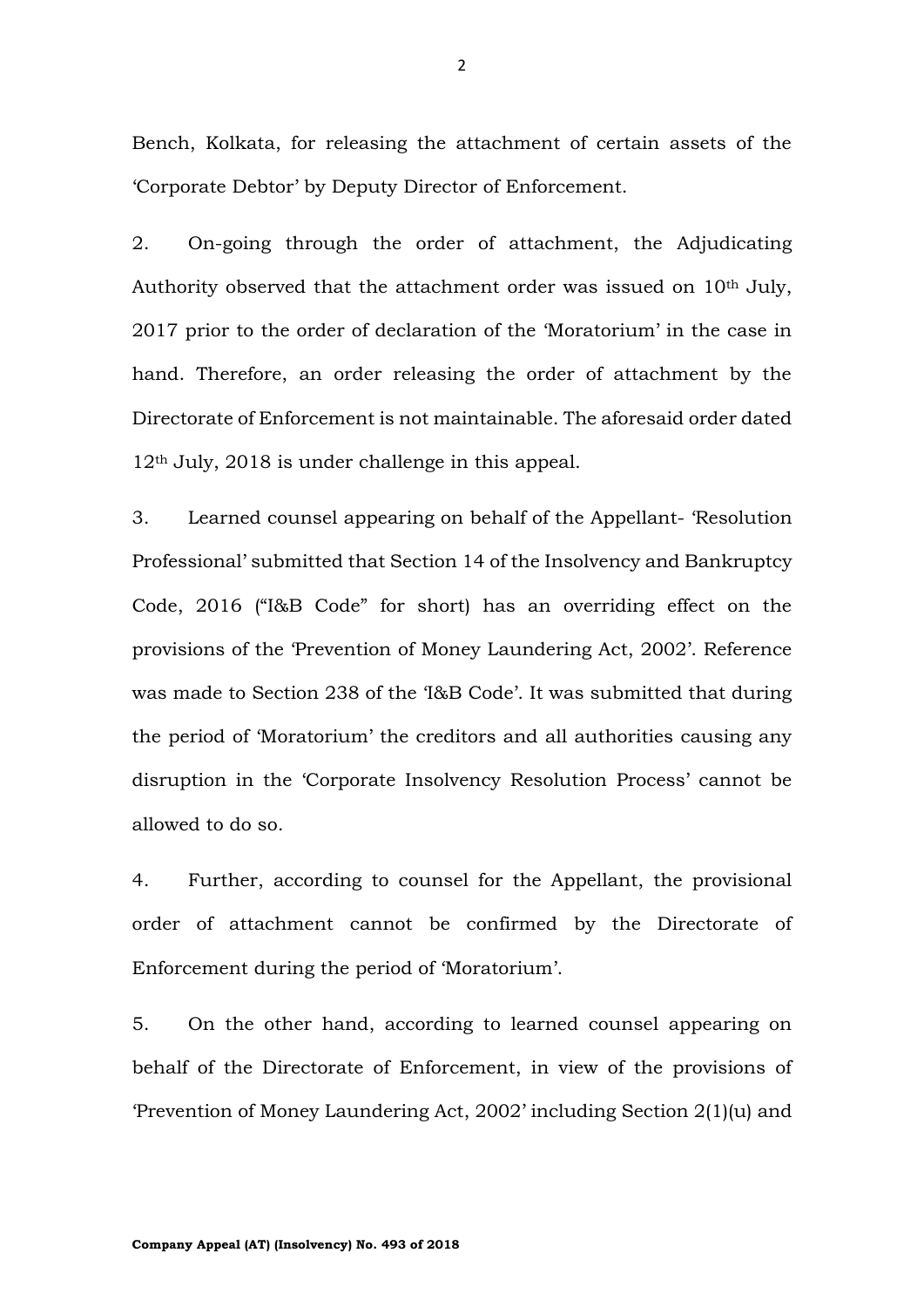Sections 3 & 4, the action can be taken under 'Prevention of Money Laundering Act, 2002' even during the period of 'Moratorium'.

6. Section 14 of the 'I&B Code' relates to declaration of 'Moratorium' for prohibiting some of the action as mentioned therein and reads as follows:

> *"14. Moratorium─ (1) Subject to provisions of subsections (2) and (3), on the insolvency commencement date, the Adjudicating Authority shall by order declare moratorium for prohibiting all of the following, namely:—*

*(a) the institution of suits or continuation of pending suits or proceedings against the corporate debtor including execution of any judgment, decree or order in any court of law, tribunal, arbitration panel or other authority;* 

*(b) transferring, encumbering, alienating or disposing of by the corporate debtor any of its assets or any legal right or beneficial interest therein;* 

*(c) any action to foreclose, recover or enforce any security interest created by the corporate debtor in respect of its property including any action*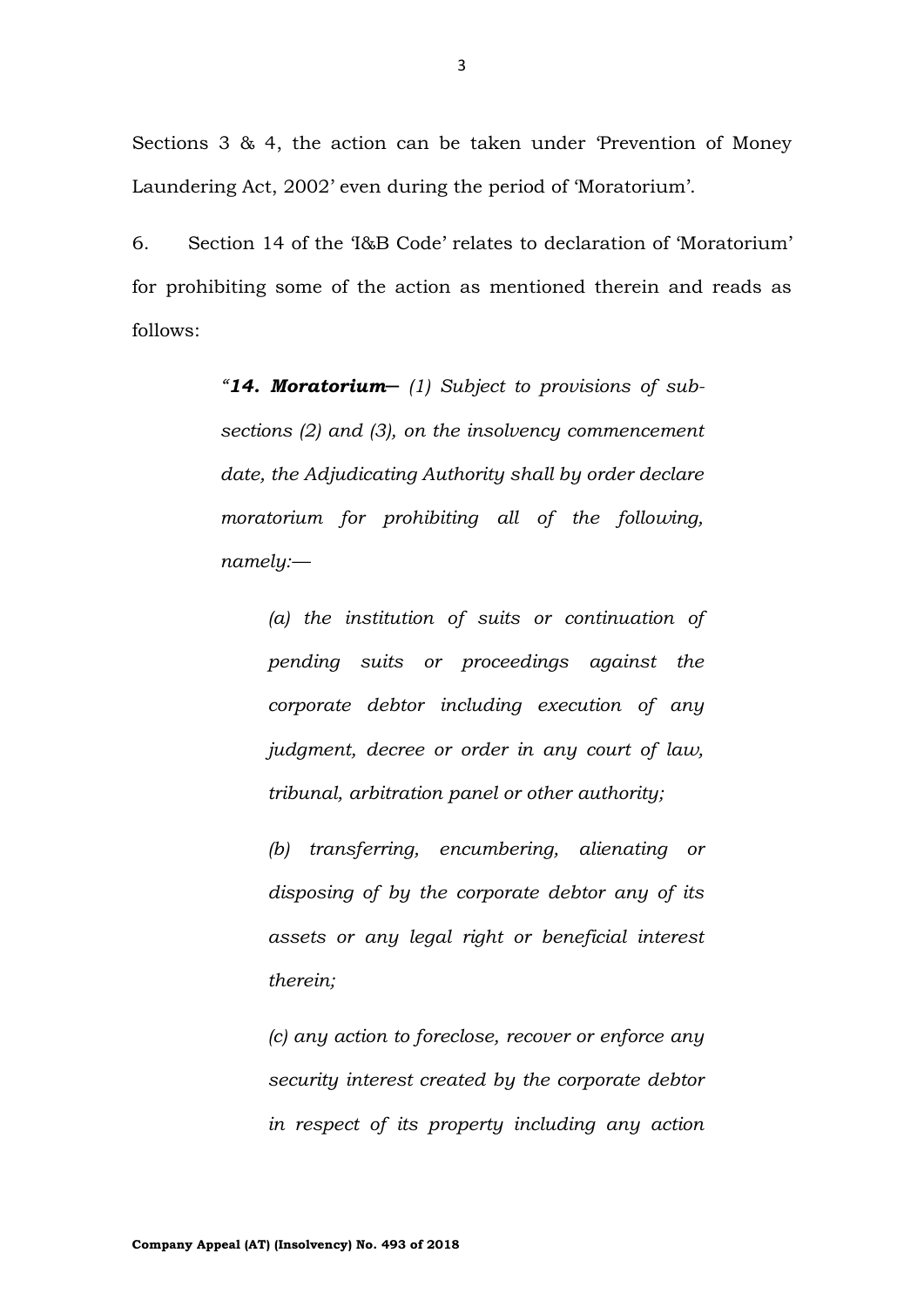*under the Securitisation and Reconstruction of Financial Assets and Enforcement of Security Interest Act, 2002;*

*(d) the recovery of any property by an owner or lessor where such property is occupied by or in the possession of the corporate debtor.* 

*(2) The supply of essential goods or services to the corporate debtor as may be specified shall not be terminated or suspended or interrupted during moratorium period.* 

*(3) The provisions of sub-section (1) shall not apply to-*

*(a) such transactions as may be notified by the Central Government in consultation with any financial sector regulator.* 

*(b) a surety in a contract of guarantee to a corporate debtor.]*

*(4) The order of moratorium shall have effect from the date of such order till the completion of the corporate insolvency resolution process:*

*Provided that where at any time during the corporate insolvency resolution process period, if the Adjudicating Authority approves the resolution plan*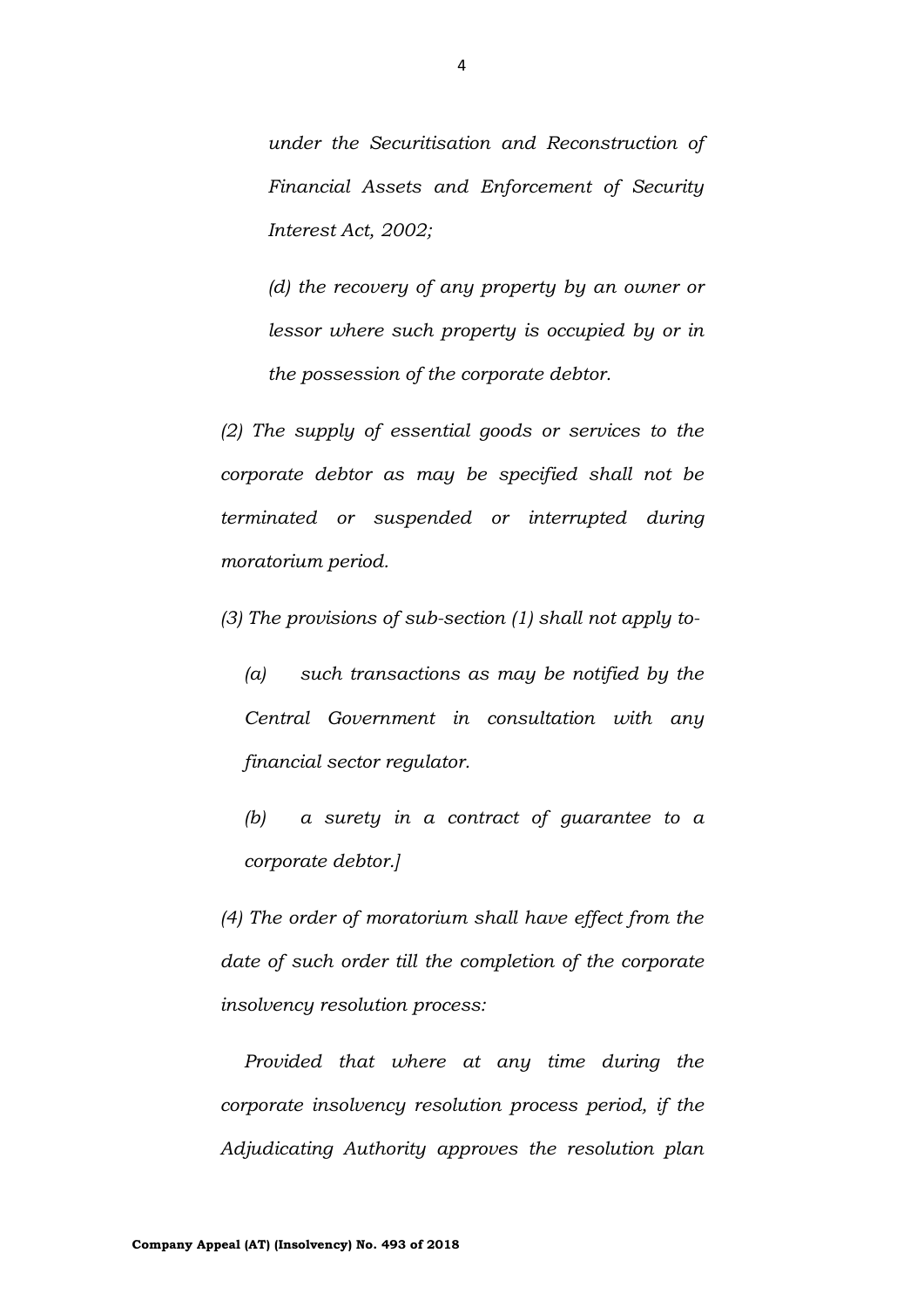*under sub-section (1) of section 31 or passes an order for liquidation of corporate debtor under section 33, the moratorium shall cease to have effect from the date of such approval or liquidation order, as the case may be."*

7. From a plain reading of Section 14, it is clear that the provision relates to

(i) institution of suits;

(ii) continuation of pending suits;

(iii) proceedings against the 'Corporate Debtor' including execution of any judgment;

(iv) decree of order in any court of law, tribunal, arbitration panel or other authority;

(v) transferring, encumbering, alienating or disposing of by the corporate debtor any of its assets or any legal right or beneficial interest therein;

(vi) any action to foreclose, recover or enforce any security interest created by the corporate debtor in respect of its property including any action under the Securitisation and Reconstruction of Financial Assets and Enforcement of Security Interest Act, 2002;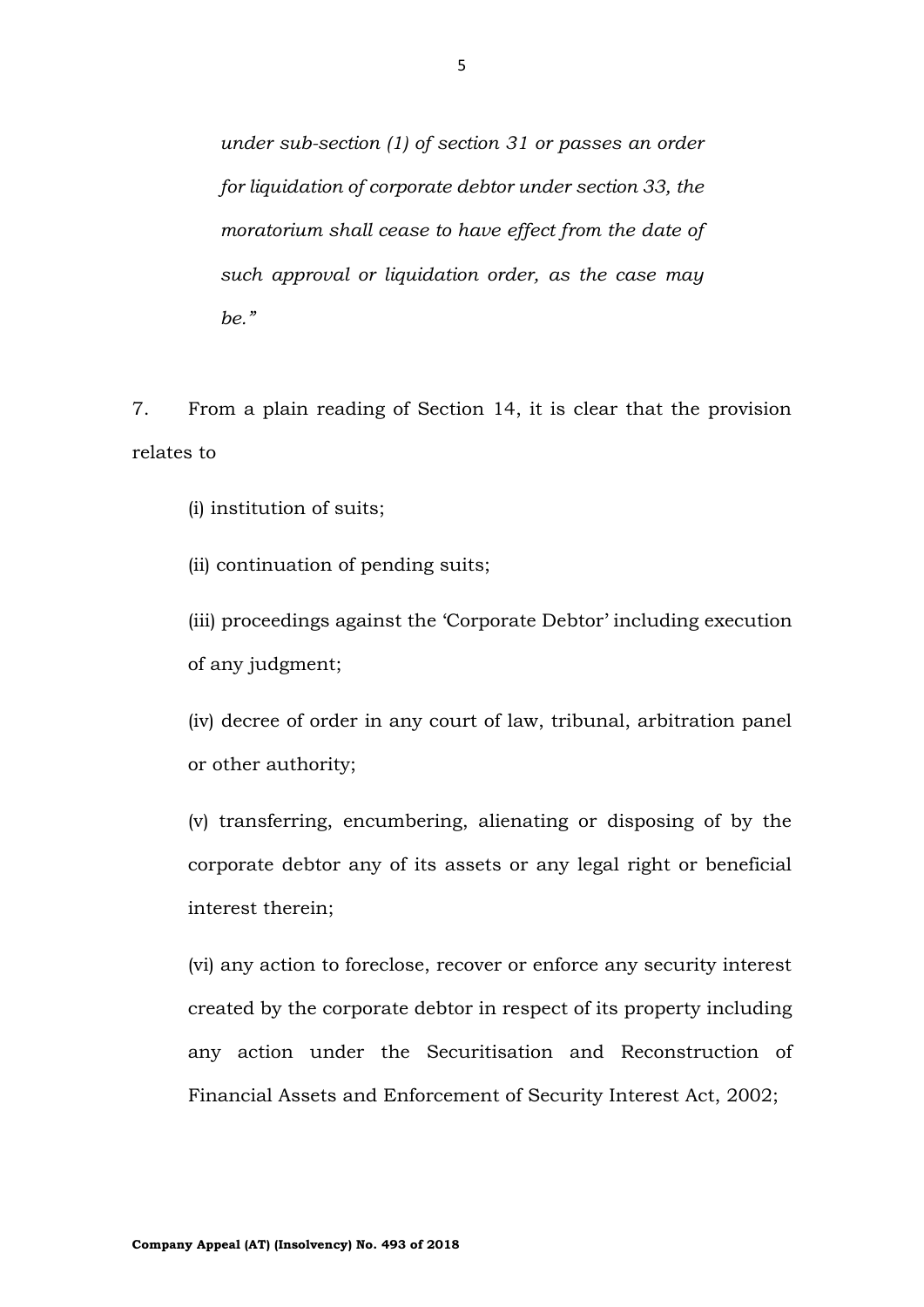(vii) the recovery of any property by an owner or lessor where such property is occupied by or in the possession of the corporate debtor.

8. Section 14 is not applicable to the criminal proceeding or any penal action taken pursuant to the criminal proceeding or any act having essence of crime or crime proceeds. The object of the 'Prevention of Money Laundering Act, 2002' is to prevent the money laundering and to provide confiscation of property derived from, or involved in, money-laundering and for matters connected therewith or incidental thereto.

9. Section 2(1) (u) of the 'Prevention of Money Laundering Act, 2002' defines "proceeds of crime" which reads as follows:

> *"2. Definitions. ─ (1) In this Act, unless the context otherwise requires,─*

*xxx xxx xxx*

*(u) "proceeds of crime" means any property derived or obtained, directly or indirectly, by any person as a result of criminal activity relating to a scheduled offence or the value of any such property"*

10. Chapter II relates to 'offence of money-laundering' and Section 3 therein relates to 'offence of money-laundering, which reads as follows: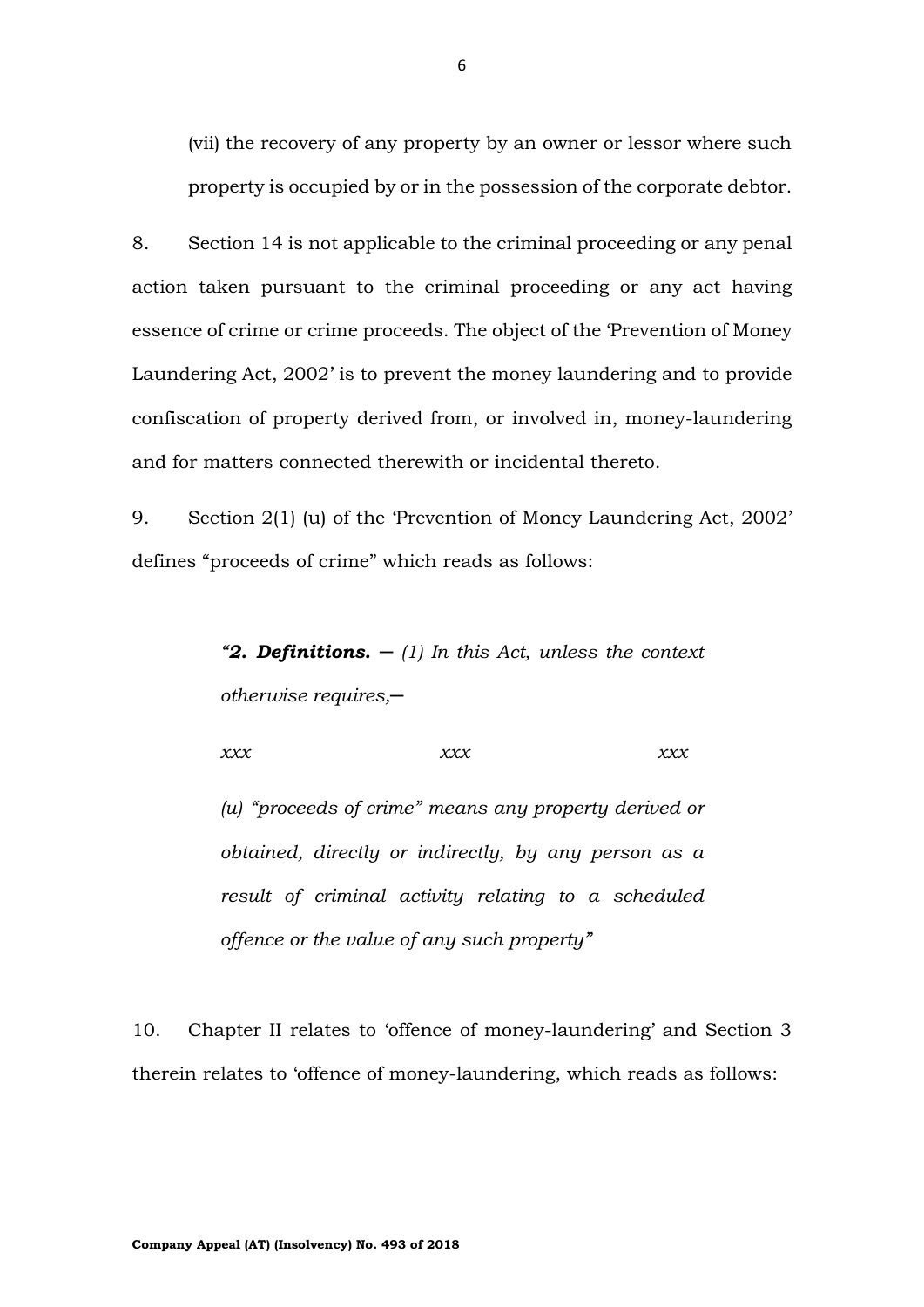*"3. Offence of money-Laundering.- Whosoever directly or indirectly attempts to indulge or knowingly assists or knowingly is a party or is actually involved in any process or activity connected with the proceeds of crime including its concealment, possession, acquisition or use and projecting or claiming it as untainted property shall be guilty of offence of money-laundering."*

11. 'Punishment for money-laundering' is prescribed under Section 4 as follows:

> *"4. Punishment for money-laundering. ─ Whoever commits the offence of money-laundering shall be punishable with rigorous imprisonment for a term which shall not be less than three years but which may extend to seven years and shall also be liable to fine:*

> *Provided that where the proceeds of crime involved in money-laundering relates to any offence specified under paragraph 2 of Part A of the Schedule, the provisions of this section shall have effect as if for the words" which may extend to seven years", the words "which may extend to ten years" had been substituted."*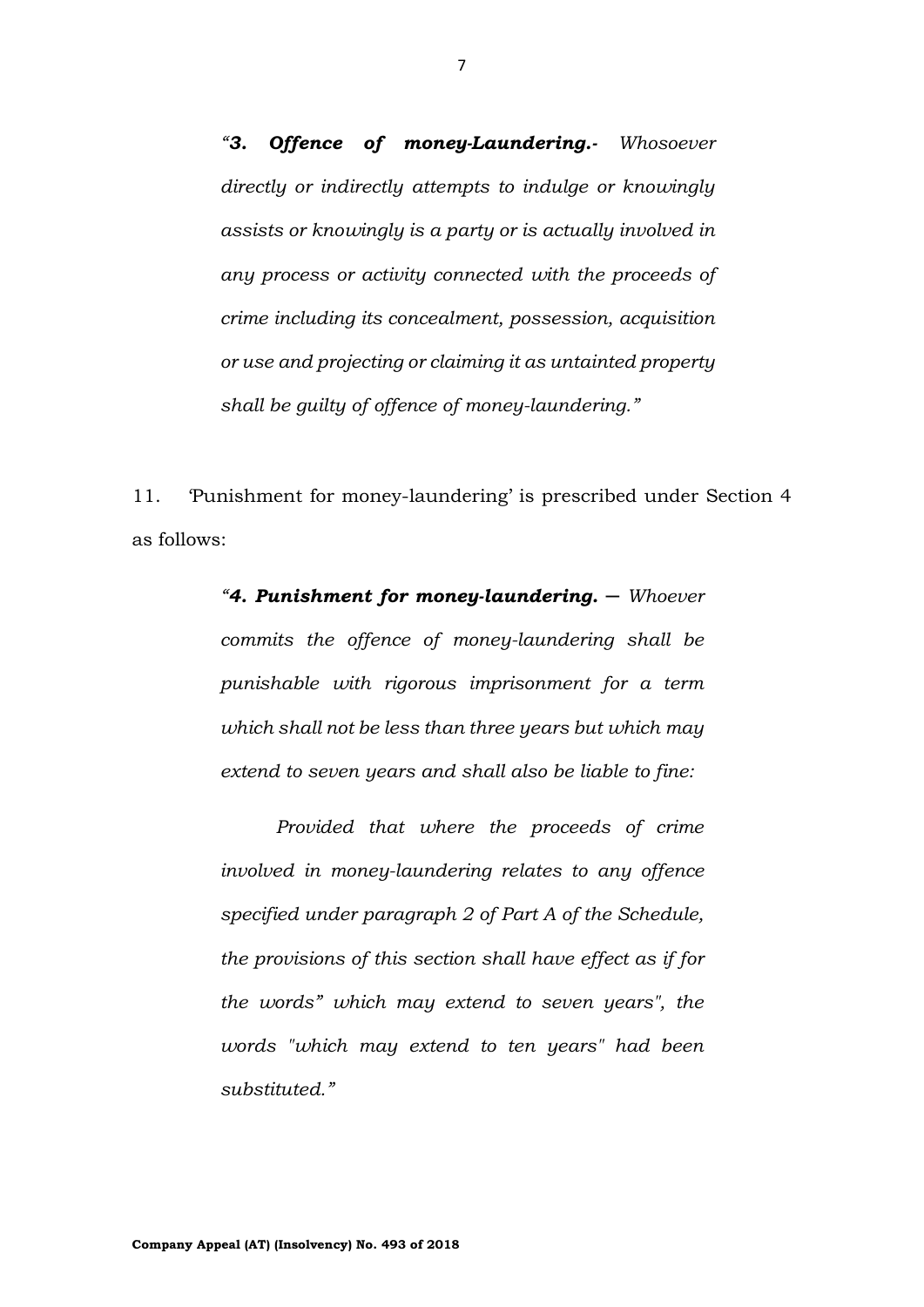12. From the aforesaid provisions, it is clear that the 'Prevention of Money-Laundering Act, 2002' relates to 'proceeds of crime' and the offence relates to 'money-laundering' resulting confiscation of property derived from, or involved in, money-laundering and for matters connected therewith or incidental thereto. Thus, as the 'Prevention of Money Laundering Act, 2002' or provisions therein relates to 'proceeds of crime', we hold that Section 14 of the 'I&B Code' is not applicable to such proceeding.

13. In so far as penalty is concerned, offence of money-laundering is punishable with rigorous imprisonment which is not less than three years and has nothing to do with the 'Corporate Debtor'. It will be applicable to the individual which may include the Ex-Directors and Shareholders of the 'Corporate Debtor' and they cannot be given protection from the 'Prevention of Money Laundering Act, 2002' and such individual cannot take any advantage of Section 14 of the 'I&B Code'. This apart, we find that the attachments were made by the Deputy Director of Directorate of Enforcement much prior to initiation of the 'Corporate Insolvency Resolution Process', therefore, the 'Resolution Professional' cannot derive any advantage out of Section 14.

14. As the 'Prevention of Money Laundering Act, 2002' relates to different fields of penal action of 'proceeds of crime', it invokes simultaneously with the 'I&B Code', having no overriding effect of one Act

8